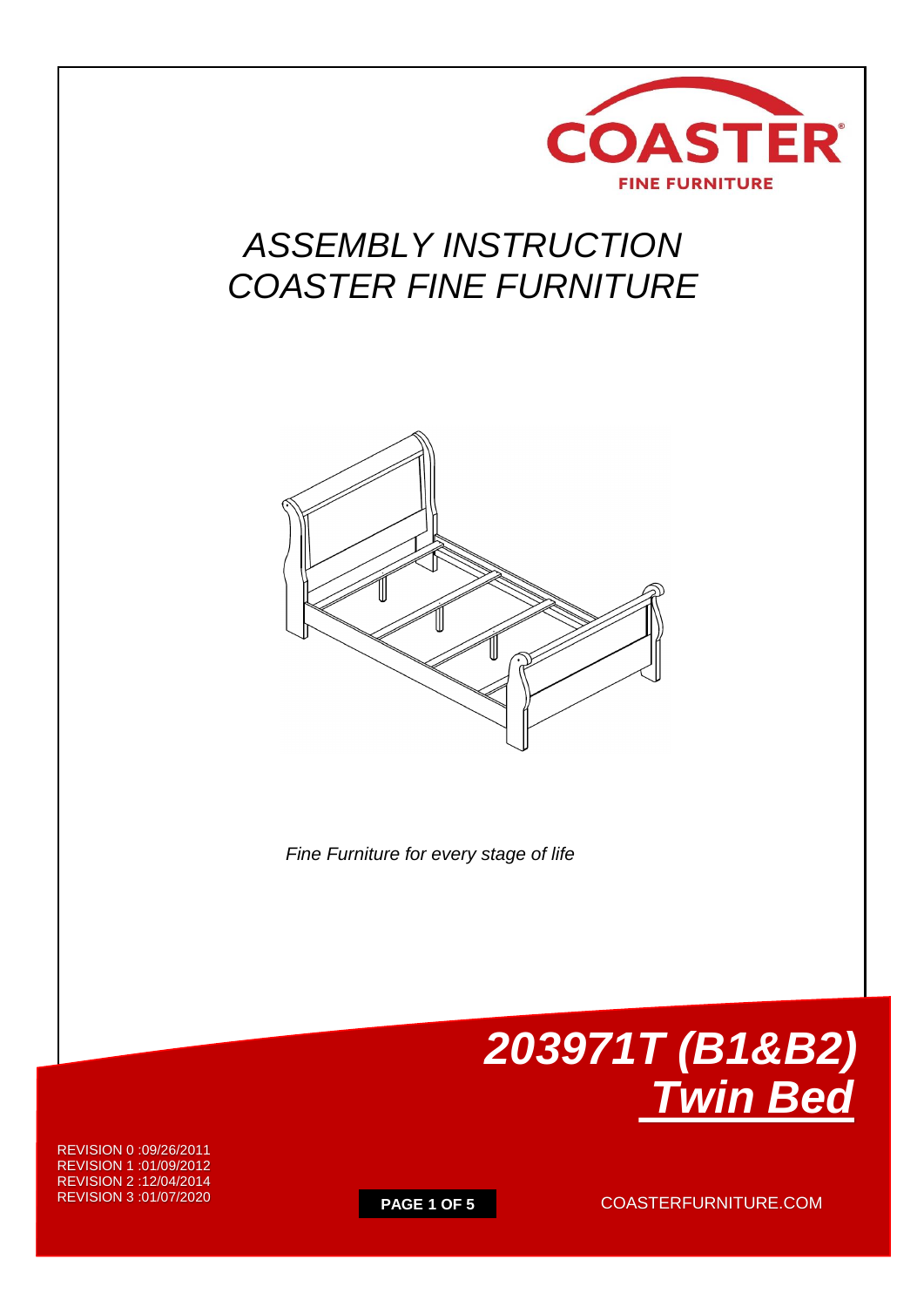# ITEM : **203971T (B1&B2)**

### **ASSEMBLY TIPS:**

- 1. Remove hardware from box and sort by size.
- 2. Please check to see that all hardware and parts are present prior to start of assembly.
- 3. Please follow attached instruction in the same sequence as numbered to assure fast & easy assembly.



#### **WARNING!**

1. Don't attempt to repair or modify parts that are broken or defective. Please contact the store immediately.

2. This product is for home use only and not intended for commercial establishments.



ASSEMBLY TIME 30 MINUTES



# **PARTS IDENTIFICATION**

| <b>B1 (BOX 1)</b> |                                                |      |
|-------------------|------------------------------------------------|------|
| A                 | <b>HEADBOARD PANEL</b>                         | 1PC  |
| B                 | <b>LEFT HEADBOARD LEG</b>                      | 1PC  |
| $\mathbf c$       | <b>RIGHT HEADBOARD LEG</b>                     | 1PC  |
| D                 | <b>FOOTBOARD PANEL</b>                         | 1PC  |
| Е                 | <b>LEFT FOOTBOARD LEG</b>                      | 1PC  |
| F                 | <b>RIGHT FOOTBOARD LEG</b>                     | 1PC  |
| <b>B2 (BOX 2)</b> |                                                |      |
| G                 | <b>BED SLAT</b>                                | 4PCS |
| H                 | <b>BED SLAT SUPPORT</b><br><b>WITH LEVELER</b> | 4PCS |
|                   | <b>BED RAIL</b>                                | 2PCS |

**1PC 1PC HB 203971T (B1) FROM BOX 1 FB 203971T (B1) FROM BOX 1 HEADBOARD COMPLETE FOOTBOARD COMPLETE**

#### **NOTE :**

 **Phillips head screw driver is required in the assembly process ; however, manufacturer does not provide this item.**

| ▲                     |
|-----------------------|
| <b>FINE FUDNITUDE</b> |

**PAGE 2 OF 5**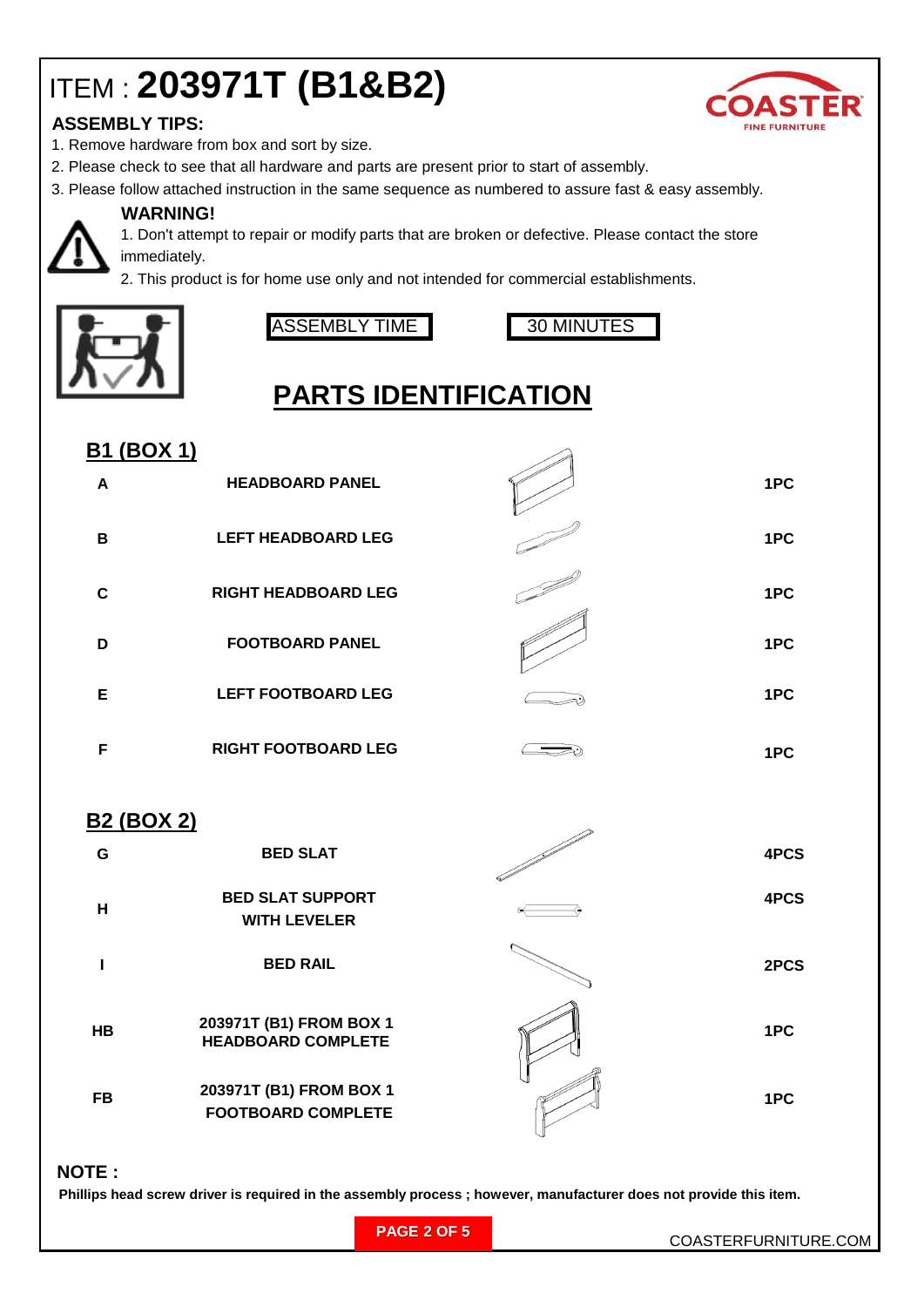# ITEM : **203971T (B1&B2)**



### **ASSEMBLY TIPS:**

- 1. Remove hardware from box and sort by size.
- 2. Please check to see that all hardware and parts are present prior to start of assembly.
- 3. Please follow attached instruction in the same sequence as numbered to assure fast & easy assembly.



#### **WARNING!**

1. Don't attempt to repair or modify parts that are broken or defective. Please contact the store immediately.

2. This product is for home use only and not intended for commercial establishments.

## **HARDWARE IDENTIFICATION**

## **Z-B1 (BOX 1) - HARDWARE PACK IS LOCATED IN 203971T (B1)**

|              | <b>ALLEN WRENCH</b><br>(M4 - BLK)             | 1PC   |
|--------------|-----------------------------------------------|-------|
| $\mathbf{2}$ | <b>BOLT</b><br>(M6 x 45mm - RBW)              | 12PCS |
| 3            | <b>LOCK WASHER</b><br>(M6 x 13mm - RBW)       | 12PCS |
| 4            | <b>SMALL FLAT WASHER</b><br>(M6 x 13mm - RBW) | 4PCS  |
| 5            | <b>BIG FLAT WASHER</b><br>(M6 x 19mm - RBW)   | 8PCS  |
| 6            | <b>WOOD PLUG</b>                              | 4PCS  |

### **Z-B2 (BOX 2) - HARDWARE PACK IS LOCATED IN 203971T (B2)**

| <b>FLAT HEAD SCREW</b> |  | 8PCS |
|------------------------|--|------|
| (M4 x 32mm - RBW)      |  |      |

#### **NOTE :**

**7**

**Phillips head screw driver is required in the assembly process ; however, manufacturer does not provide this item.**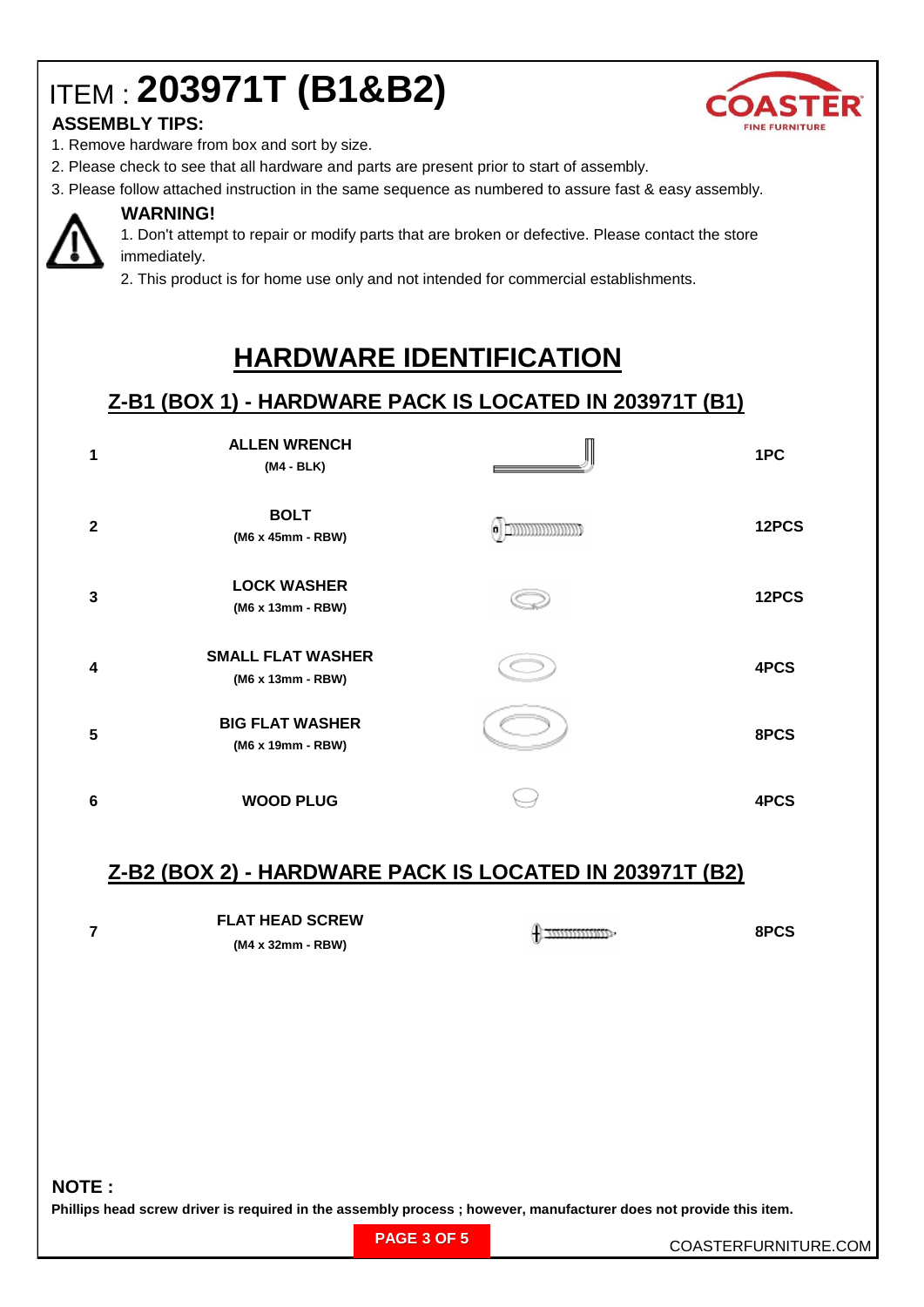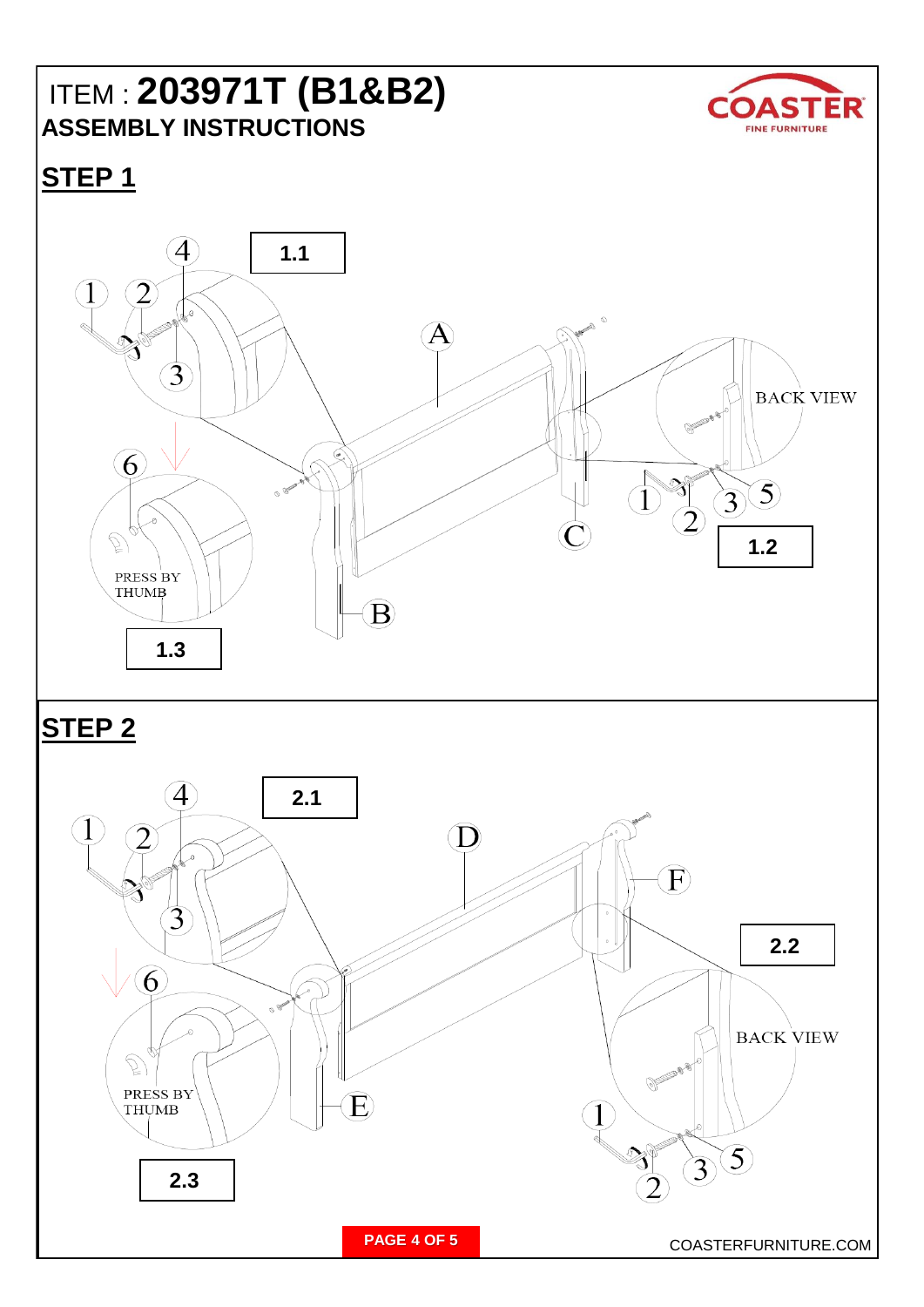